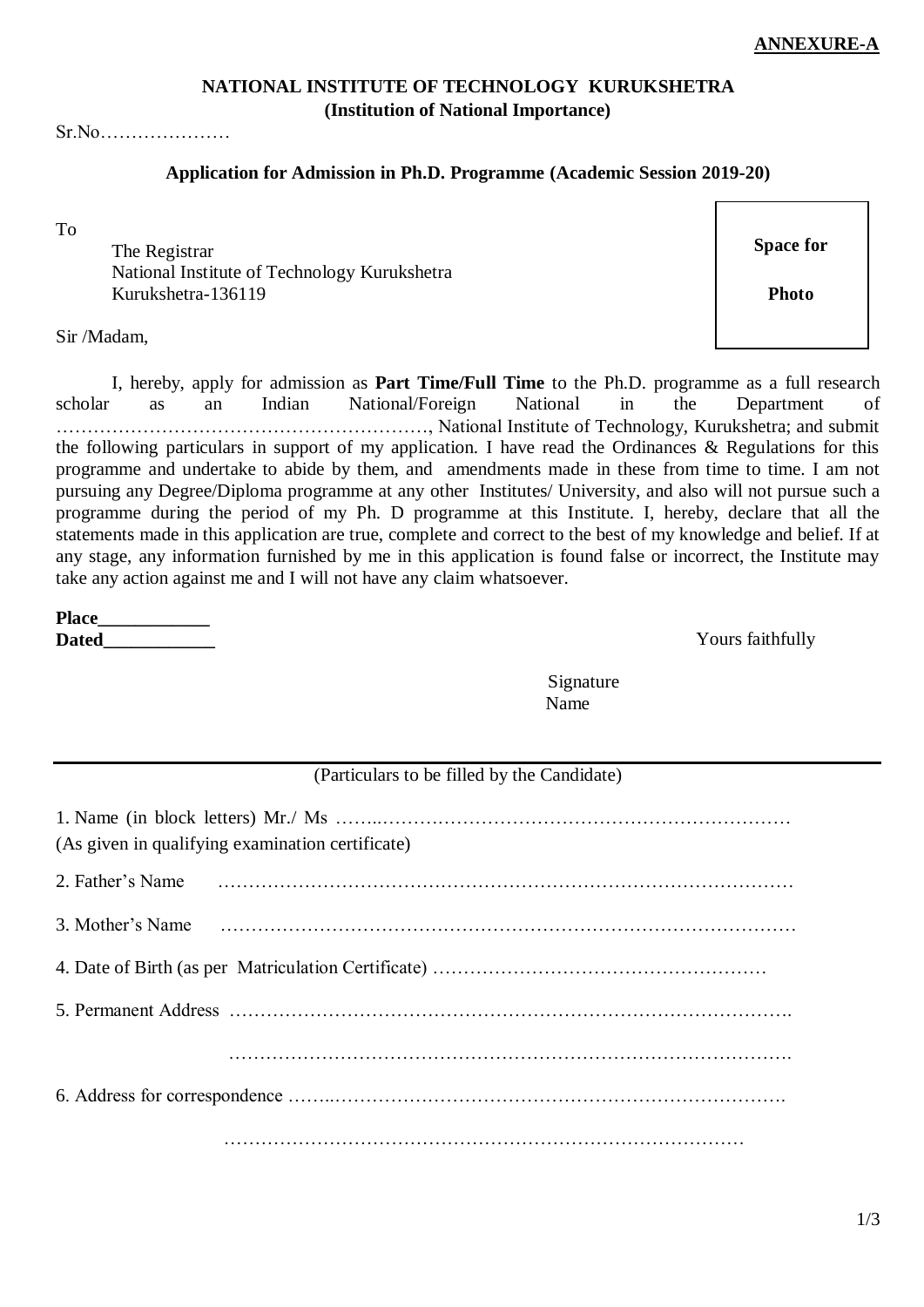12. Academic Qualifications-

| <b>Examination Passed</b>      | Discipline/<br>Specialization | Full-<br>time/<br>Part-<br>time | Name of the<br>University/<br>Institute | Year | Max.<br><b>Marks</b> | Marks/<br>Grade<br>Obtained | %age of<br><b>Marks</b> |
|--------------------------------|-------------------------------|---------------------------------|-----------------------------------------|------|----------------------|-----------------------------|-------------------------|
| Bachelor's Degree              |                               |                                 |                                         |      |                      |                             |                         |
| Master's Degree                |                               |                                 |                                         |      |                      |                             |                         |
| National<br>Test/GATE/NET etc. |                               |                                 |                                         |      |                      |                             |                         |
| Any other Exam                 |                               |                                 |                                         |      |                      |                             |                         |

13. Master's Programme Dissertation/ Project Title ………………………………………………………. ………………………………………………………………………………………………………. 14. Have you ever been disqualified from appearing in examinations or punished during your educational career? (State Yes/No)………………………………………………………………………………………….…. If yes, Class/Examination………………………………Session/Year………………………………..… Name of the University…………………………………Punishment awarded………………………... 15. Specialization (Mention as per advertisement) ……………………………………..…………….. ………………………………………………………………………………………………………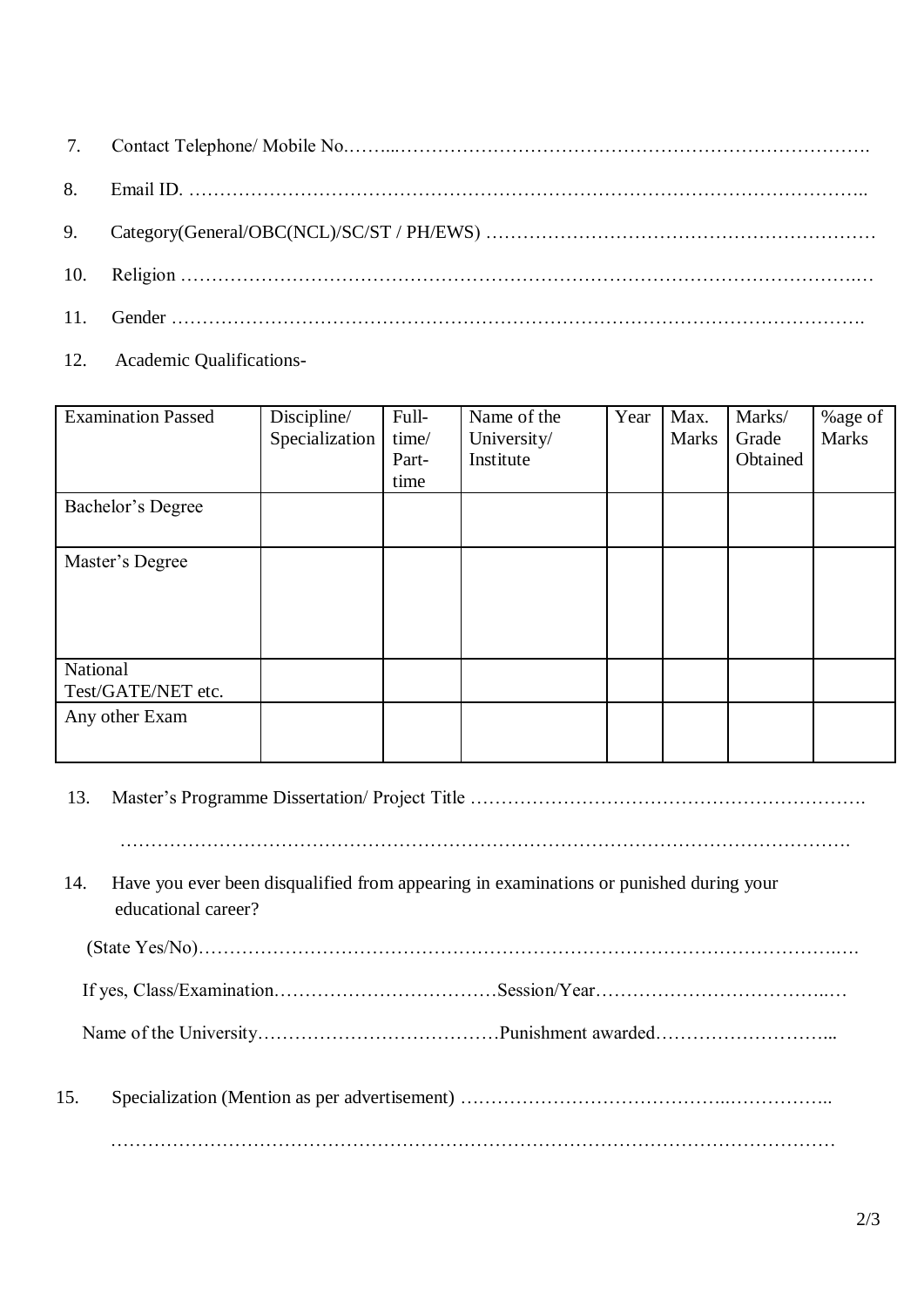| 16. |                                                                                                                                             |
|-----|---------------------------------------------------------------------------------------------------------------------------------------------|
| 17. |                                                                                                                                             |
|     |                                                                                                                                             |
| 18. | Application Fee (INR 500/- & INR 200/- For SC-ST & PWD Candidate) details :-<br>Payment (DD / Receipt of NIT Kurukshetra / SBI i-collect) : |
|     |                                                                                                                                             |
|     | DD No/Receipt No of NIT Kurukshetra/SBI i-collect Ref. No. : ____________________                                                           |
| 19. |                                                                                                                                             |

Date:

Signature of the Applicant

**Note:** The applicant is required to submit one attested photocopy of each of the following (as applicable) Certificates/ Degrees with the application form along with Fee receipt.

- 1. Matriculation Certificate.
- 2. Bachelor's Degree Certificate and Marks Sheet.
- 3. Master's Degree Certificate and Marks Sheet.
- 4. GATE/ NET Score Card.
- 5. Scheduled Caste/ Scheduled Tribe / OBC (NCL)/ EWS/PWD
- 6. EWS Certificate must be issued on or after April  $1<sup>st</sup>$  2019 and as per the format enclosed.
- 7. SC/ST/PwD/OBC-NCL Certificates should be as per the Government of India norms.

**Not**e:

- a. DD should be in the name of the Director, NIT, Kurukshetra.
- b. The last date for the submission of the application is 03.06.2019. Please visit nitkkr.ac.in regularly for latest update related to Ph.D. admissions. Application received late due to any reason will not be considered.
- c. In case of admission, a student has to submit the Migration Certificate in original within one month from the date of registration.
- d. Application submitted without fee, incomplete or late will not be considered
- e. Candidate must fulfill eligibility criterion as on the last date of submission of application i.e. 03.06.2019.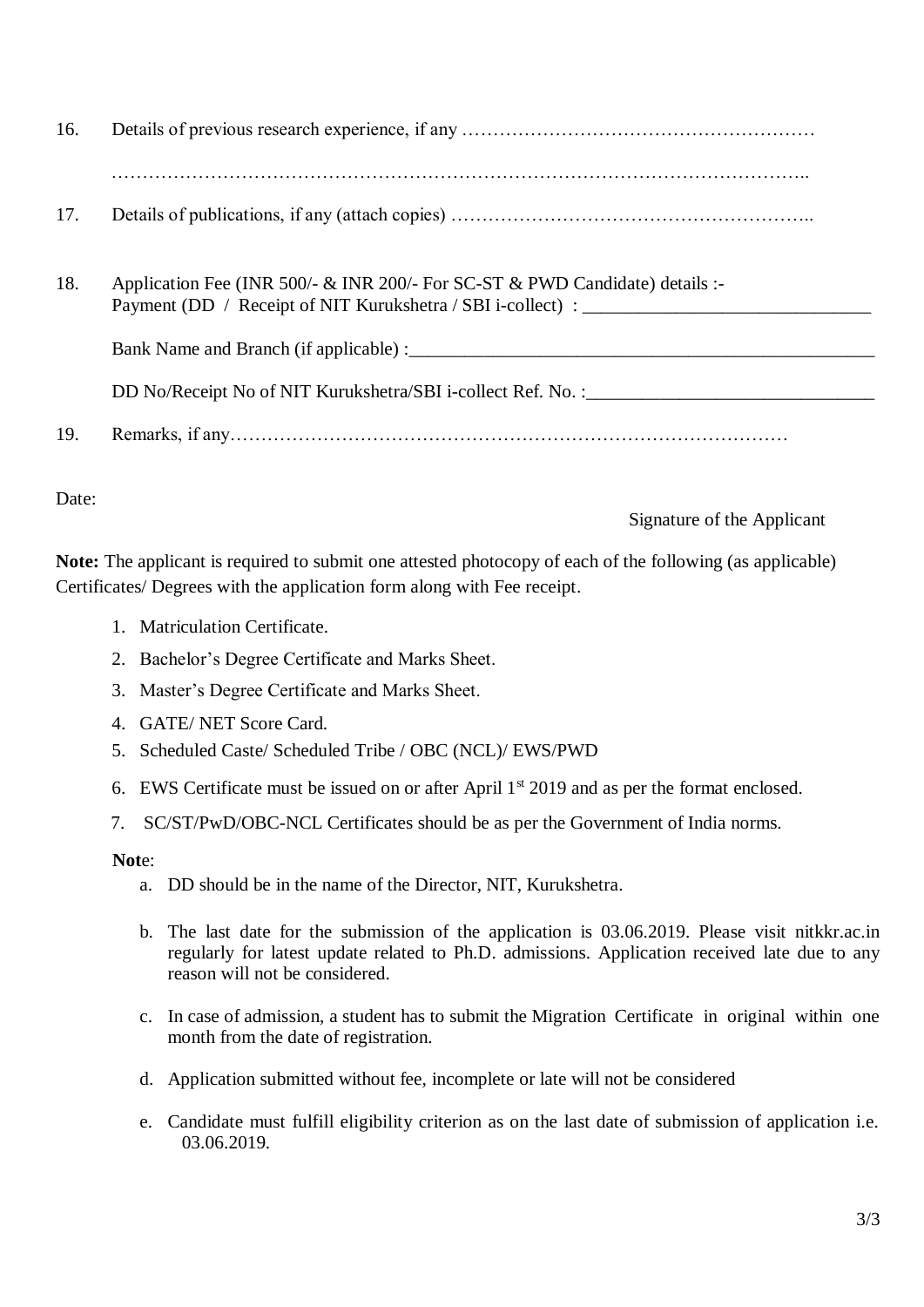### **NO OBJECTION-CUM-SERVICE CERTIFICATE From Sponsoring Organization/Institute**

## **(CERTIFICATE TO BE SIGNED BY THE COMPETENT AUTHORITY/ HEAD OF THE INSTITUTE, IF COMPETENT)**

I hereby certify that the application of Mr./ Ms…………………………………………for admission to the Ph.D. programme as a **part-time** scholar at the National Institute of Technology, Kurukshetra, is being made with my consent and permission. He/ She has been serving in this Institute/ Department as (designation) ……………………since…………………on…….................... basis. I also certify that the post on which he/she is working here as…………………………….

Mr./ Ms……………………………………………shall be relieved for the period required to be spent at NIT Kurukshetra to complete his/ her Ph.D. requirements.

\*Further certified that his/ her official duties permit him/ her to devote sufficient time for research; and that the facilities for pursuing research in his proposed field of research are available at this Institute/ organization.

| Place        | Signature of the competent authority/ Head of the<br>Institute, if competent |
|--------------|------------------------------------------------------------------------------|
| <b>Dated</b> |                                                                              |
|              | <b>Seal</b>                                                                  |